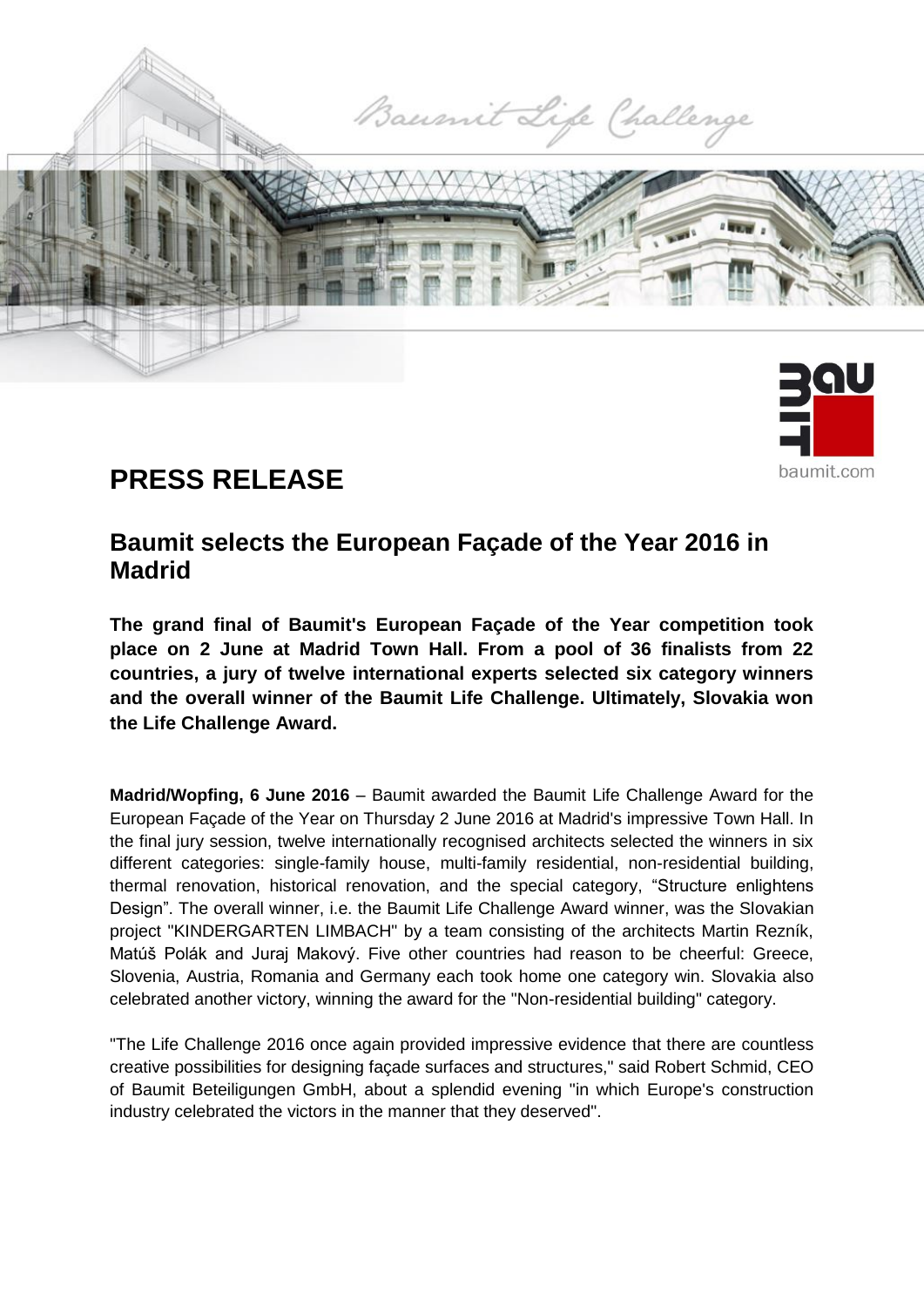## **European Façade of the Year 2016: overview of the winning projects**

**Overall winner:** "KINDERGARTEN LIMBACH", Slovakia <http://www.challenge66.com/project/136>

**The six category winners**: **Single-Family House category:** "HOUSE H", Greece <http://www.challenge66.com/project/127>

**Multi-Family Residential category:** "BALCONY APARTMENTS", Slovenia <http://www.challenge66.com/project/106>

**Non-Residential Building category** "SHOPPING CENTRE POINT", Slovakia <http://www.challenge66.com/project/271>

**Historical Rrenovation category** "REFORMED CHURCH ON WOLVES ALLEY", Romania <http://www.challenge66.com/project/10>

**Thermal Renovation category** "RESIDENZ JOSEFSTADT HAMERLINGPARK", Austria, <http://www.challenge66.com/project/241>

**Structure enlightens Design category** "AM BRAMSCHKONTOR", Germany <http://www.challenge66.com/project/17>

### **252 submissions from 22 countries – 36 nominations for the final in Madrid**

The competition for the European Façade of the Year 2016 received entries for no fewer than 252 properties in 22 countries, which were to be evaluated by the public and a jury of international experts. The competition entered its final phase at the end of March: the top façades for the shortlist were chosen by the top-level panel of experts via an online voting system. This shortlist consisted of the six best façades in each of the six categories. The 36 nominees (architects, developers and construction companies) were invited to the Life Challenge Awards prize-giving ceremony, to be held on 2 June 2016, in the Spanish capital. At the final in Madrid, a jury of twelve international experts determined the winners and the overall winner of the Baumit Life Challenge on a points basis.

### **Five categories, one special prize**

The Life Challenge 2016 took place under the motto "Structure enlightens Design". The winners of the six categories received prize money of €6,660 each. The overall winner was awarded a total of €16,600. The prize money was not chosen at random, but is based on the fact that 66% of any façade can be built using Baumit products.

### **About Baumit**

Baumit International was founded in 1988 and is the umbrella brand for two Austrian construction material manufacturers. Baumit is the market leader in Austria and is ranked third across Europe in the field of render and lime-based products. The Group has sites and subsidiaries in 28 European countries and in China. With its 40 plants, Baumit achieves a production capacity of around 6.5 million tonnes of dry mortar per year.